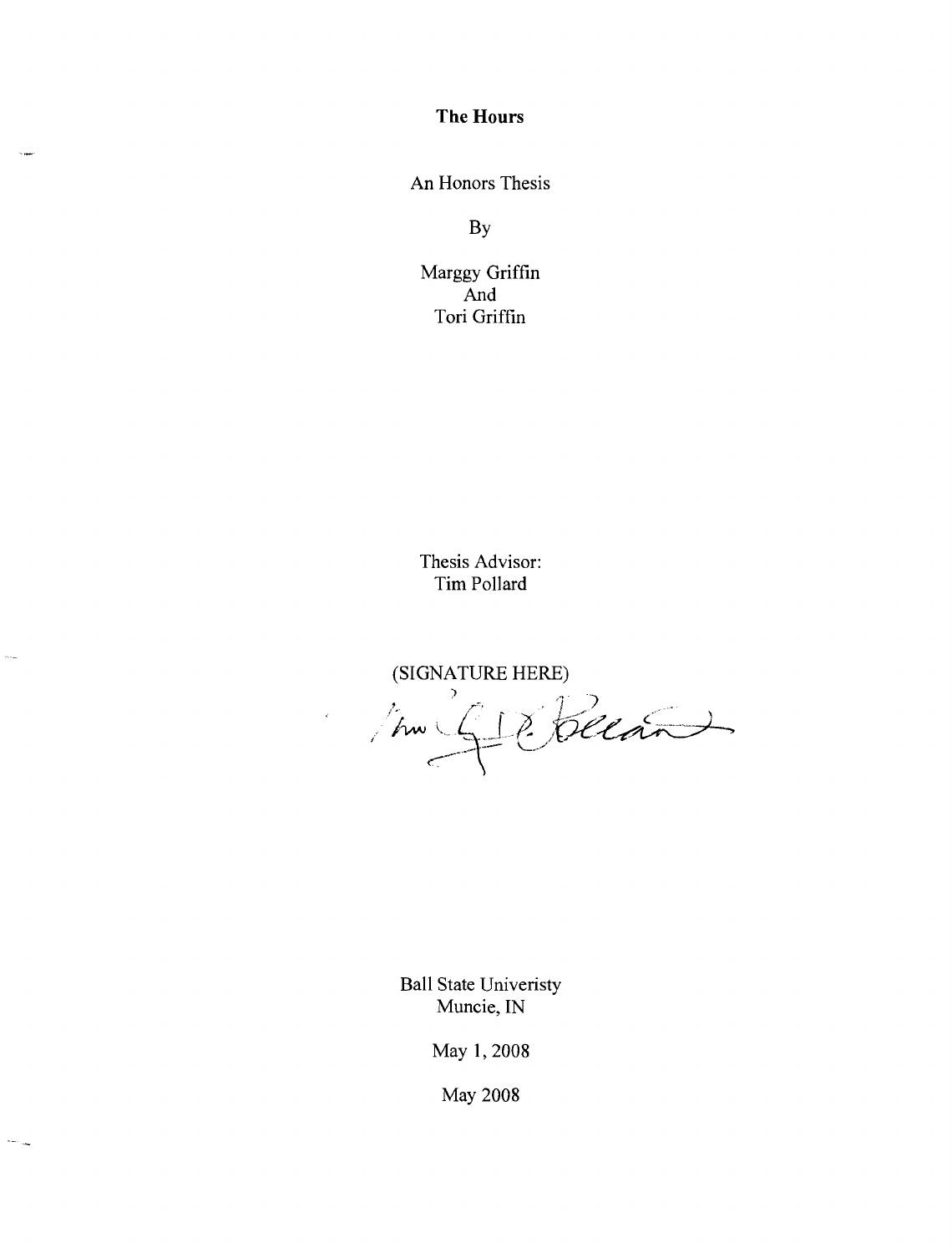$24$ Abstract  $-5.5$ 

is Co

The topic of gay marriage is a relevant issue that is becoming increasingly more important in the eyes of the American public. Because marriages between same sex couples are not recognized or valid in this country, neither are the benefits. These benefits include insurance, familial benefits, and benefits concerning advantages of immigration. This problem becomes even more apparent when one these partners is from a different country. This is called a bi-national marriage. In a bi-national marriage between same-sex couples, the situation commonly results in the foreign partner being forced to leave the United States, and their loved ones, behind. Because Joanna cannot stay in the country legally, she must return to her home country of New Zealand after her visa has expired. We decided it would be significant to document the emotions surrounding their last day and night in the same country until they reunite again in four months.

## Acknowledgments

-We would like to thank Mr. Tim Pollard for being our advisor for this project. We always appreciate his criticism and welcome his advice.

-We would like to thank Brittany and Joanna Kusserow (and their family) for allowing us to come into their home and for being so cooperative and giving of their time, private lives, and personal space.

 $\mathbb{E}[\mathbf{w}_i]$  iii -We would like to thank the yery kind gentleman who dug us out of the snow at the very start of our two-hour drive to Warsaw, IN. We really could not have done this without him.

 $\label{eq:2} \frac{1}{\sqrt{2}}\left(\sqrt{\frac{2}{\lambda}}\right)^{2} \left(\frac{1}{\lambda}\right)^{2} \left(\frac{1}{\lambda}\right)^{2} \left(\frac{1}{\lambda}\right)^{2} \left(\frac{1}{\lambda}\right)^{2}$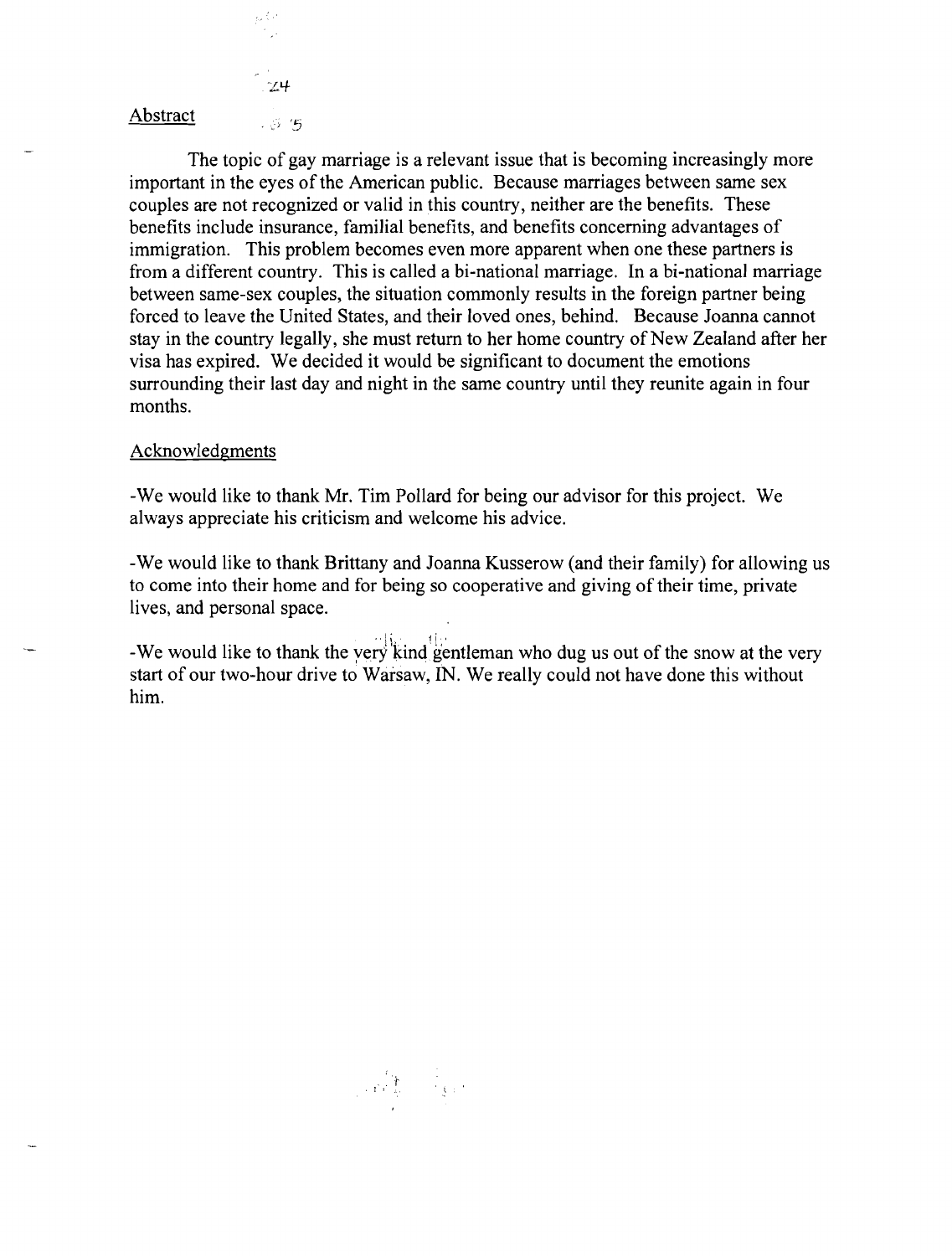## Creative Project Rationale

Because of the fact that our major is telecommunications, since the beginning of our freshman year of college, we knew our honors thesis would be in the fonn of a video project; we just didn't know what kind of video project. Initially, we planned on making a documentary about the history of black people in film. It related to our major and also allowed us to research our cultural history. However, a much more timely project fell into our laps. We learned that our friend Brittany had gotten married, but because she was married to another woman, their marriage was and still is not legally recognized in the United States as a citizen. To make matters worse, her wife, Joanna, is from New Zealand, meaning she cannot legally reside in the United States. And unfortunately, they are not welcome to the immigration and pennanent residency benefits that would be afforded to a bi-national couple of opposite sexes. We thought their story would be a very fascinating one to tell. We'd always supported civil rights, and have even protested the "gay marriage ban" bill in Indianapolis with Brittany on one occasion. We thought a documentary focusing on the struggles of bi-national, same sex couples would give us a wonderful opportunity to mix our values with our major.

In creating this project, we utilized many of the lessons we were taught in the video classes we took during our study at Ball State. We thought the best way to approach the project would be to use the documentary style filmmaking we learned in Intennediate video class. We chose this method because we wanted to make the film relatable on a personal level. In documentary video, many of the creative decisions are done for the benefit of the audience. We wanted the audience to be able to get to know Brittany and Joanna as they were welcoming the viewers into their homes and their lives.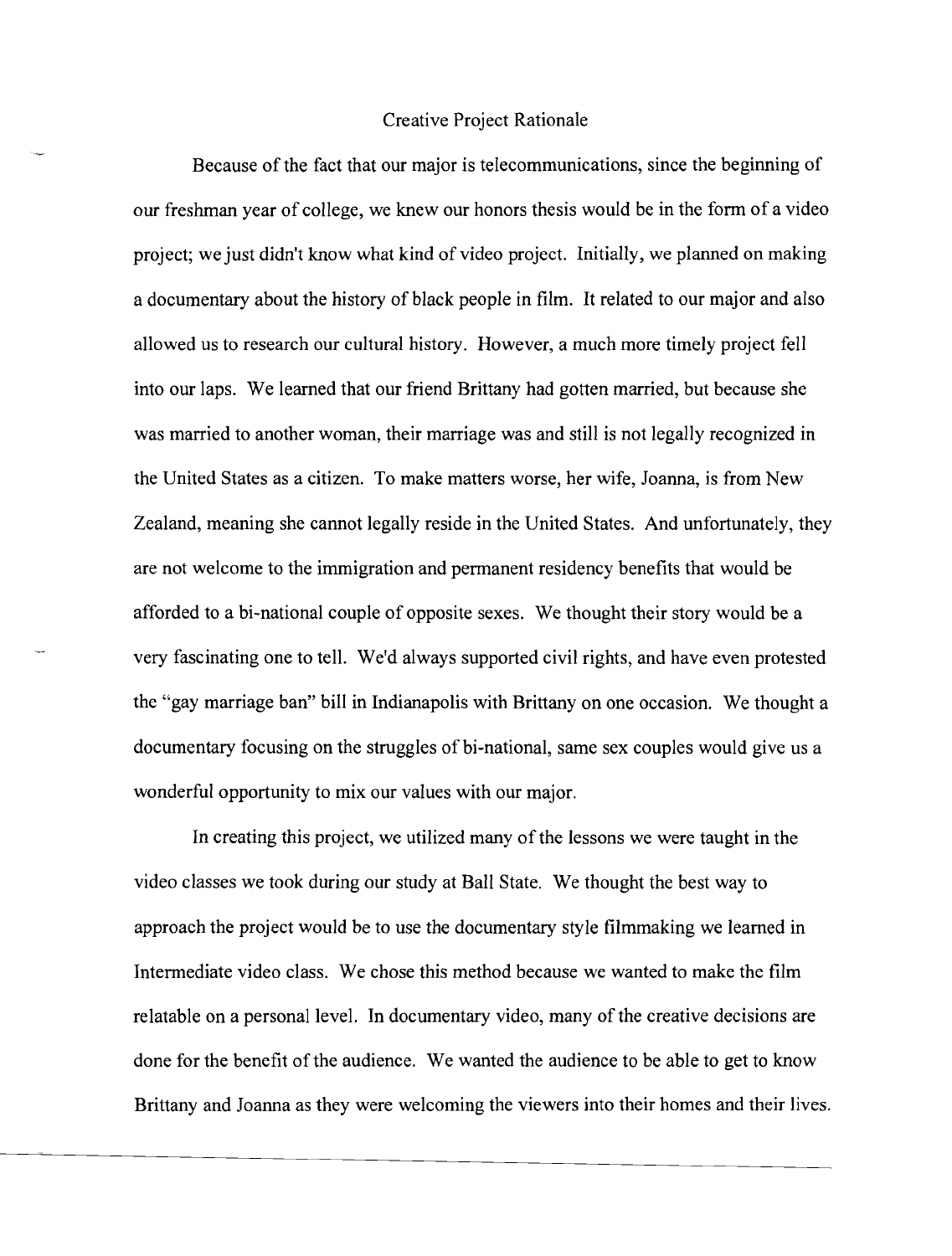We decided the best way to do that would be to follow the girls around with a camera, recording many of their intimate moments as they lived their lives as usual.

The title "The Hours" emerges from the fact that the video takes place during the last few hours Brittany and Joanna spent together in the United States. It's important that the title be both meaningful and memorable. The video doesn't even span twenty-four hours, so Joanna and Brittany have less than a full day to spend with each other until they are separated for four months. In addition, "All The Hours" is the title of a song Brittany wrote for Joanna. That song is featured in the closing moments of the video. Also considering the title, we chose to insert the time at the bottom of the screen in various points throughout the film as a sort of countdown to the end.

As we learned in video class, one of the most difficult components of video is trying to decide which sound bites to include. With over thirty minutes of interview footage, we were forced to condense their words into less than six minutes (the last two minutes lack sound bites entirely). We chose the sound bites that would effectively convey their story in the shortest amount of time possible. For instance, they talked about the legality of the United States immigration laws for more than 5 minutes, but we manage to shorten that discussion into two sentences. Their words were abbreviated, but they still maintained their significance.

Another device used in many documentary films is the title screens, or text on screen. We used these titles screens in between various segments to give the audience background information about the history of same sex marriage laws, as well as information about Brittany and Joanna's relationship. We wanted to be as brief as possible in explaining what was going on so that the title screens were not used as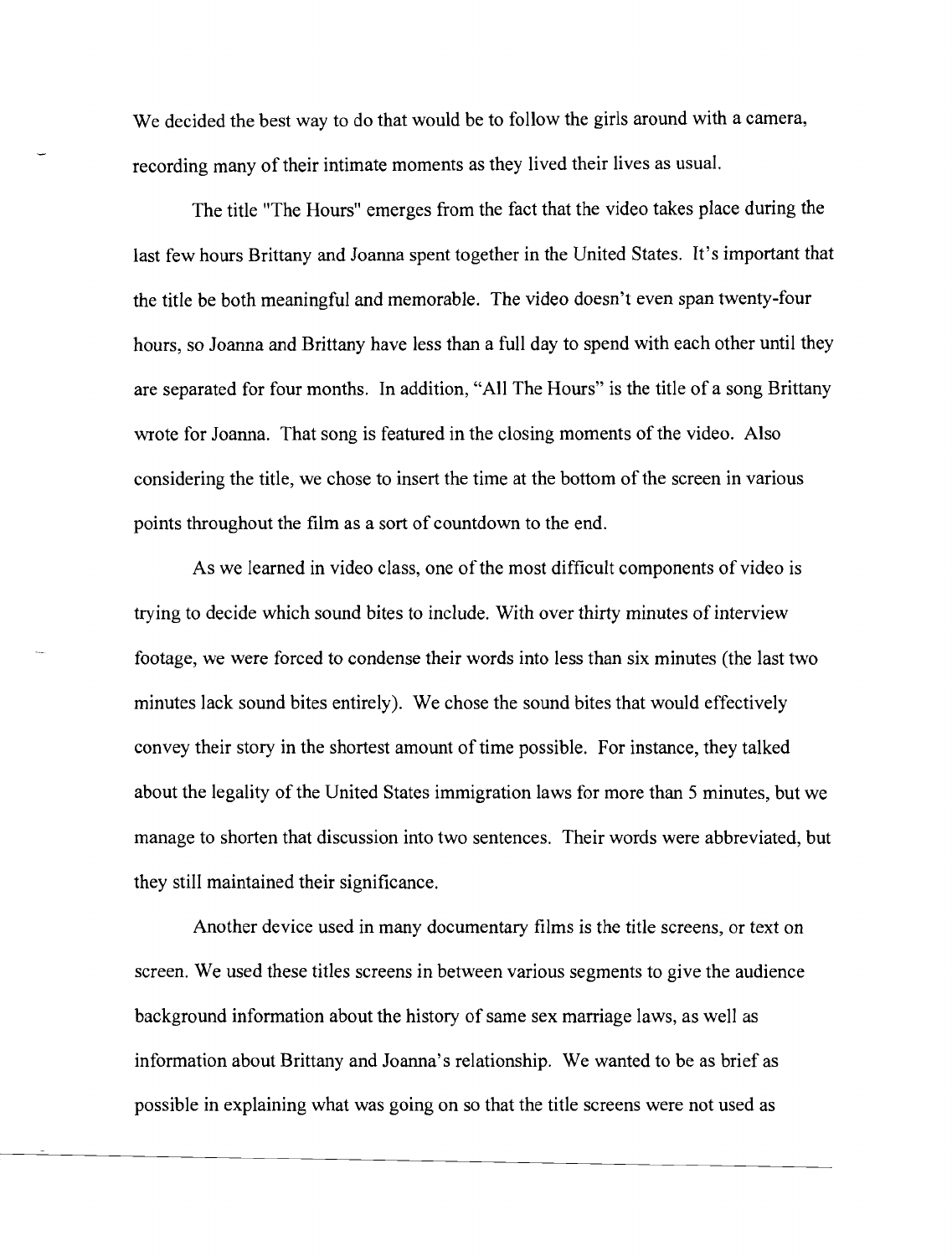primary narration. As we were taught in class, the picture is supposed to tell the story, not the words on screen. We only used text to provide information that would not have otherwise been available to the audience. In addition, we thought it would be important that the audience understand the educational aspect to the bi-national, same-sex couple predicament. That is why we included the statistics.

We used black for the title screens because we wanted the words to be simple and not distracting. There is a drop shadow on the words that causes them to pop out from the screen. Also, the gradient on the black background helps set the somber tone as well as forcing the eyes to concentrate towards the center of the screen. The white text moves in a way that makes them appear to be floating towards the camera. It's always a good idea to have the text be mobile, as to create more energy. This gives the viewers a place to concentrate their attention, similar to the effect created by the gradient.

The video opens with Brittany tuning her guitar, followed by her quote about "soul mates." In videos such as these, it's common to start the picture before introducing the film as a way of introducing the characters before presenting the title. Brittany is shown tuning her guitar before the title screen comes up. Also, her quote about being "soul mates" establishes for the audience that these two girls are in a romantic relationship. Someone might assume that they were simply best friends. After all, they aren't overly physical with each other throughout the film. Right away, we decided that we must establish that the girls are in love. The girls also chose to duet a fairly romantic song, "You Are My Sunshine," which represented their feelings through its lyrics.

The importance of " telling the story" was very heavily emphasized in our video classes. The girls are essentially the only two people in the entire film, save for the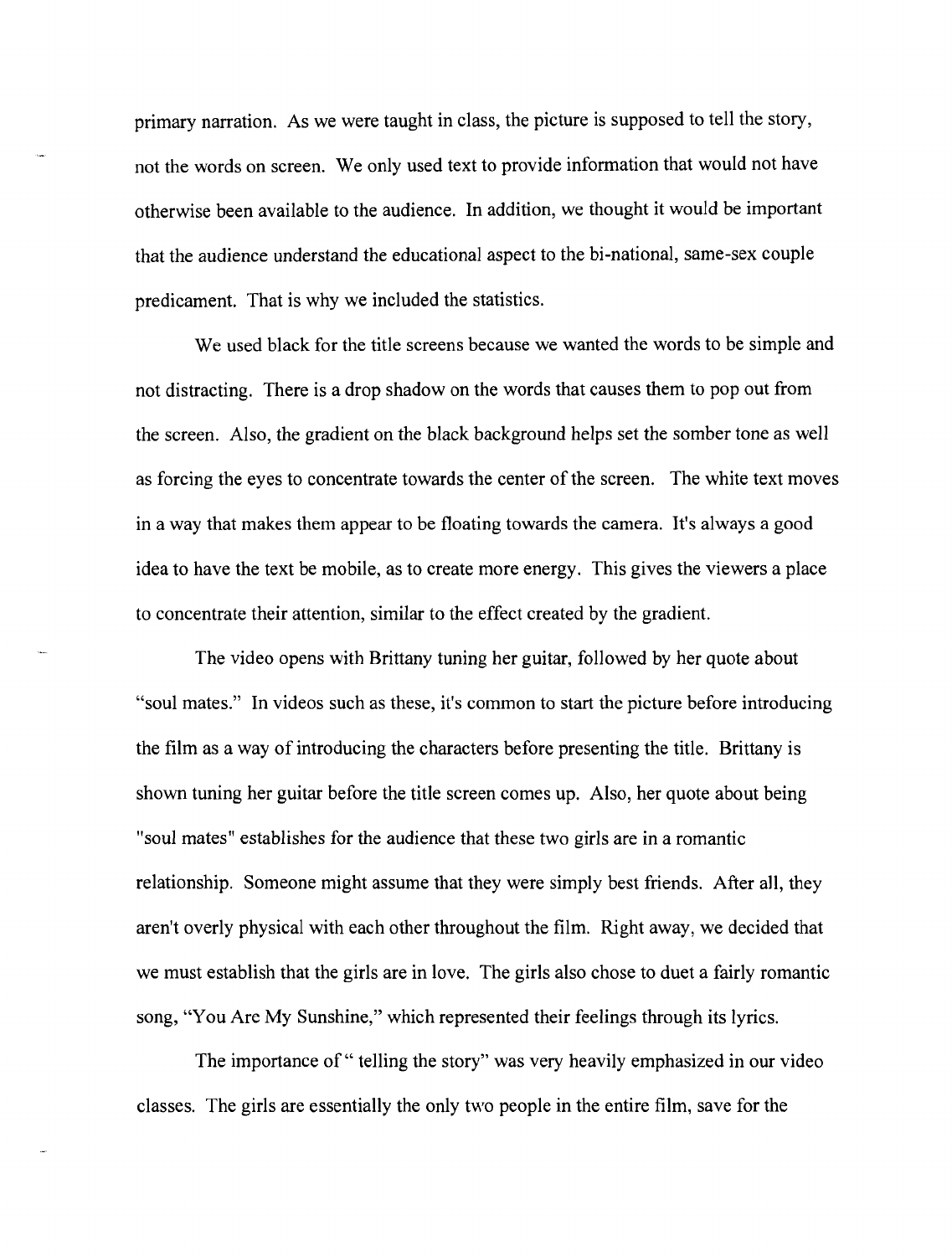unavoidable cameos by both Brittany's mother and Marggy's forehead. We wanted this to be an intimate portrayal of two girls, as if they were the only two people in their world. We didn't want outside influences or input by anyone other than them. That is why their interview is the only one featured in the video. Had we introduced other characters, it would have distracted the audience from the point or focus of the film.

As Joanna is at Brittany's house, packing her things to leave. the video is edited with many jump cuts. We did this deliberately, as to make the moment seem more rushed. Also this is another editing technique we have developed while studying production.

Using still pictures was a perfect way to give the audience a visual, other than the interview and b-roll footage. We used three pictures of Brittany and Joanna in a row, and one at the end, before the farewell sequence begins. It is important that the audience see Joanna and Brittany happy together in a setting other than just the video. The still pictures give a glimpse into their past relationship, helping them understand the history of their relationship. The audience must see the relationship in order to recognize the story the video is trying to tell.

We decided to make the airport scenes blue because up until that point, the video was in full color. We wanted there to be a contrast, similar to the abrupt change of emotion. As the girls reach the airport, we wanted the audience to visually experience what the girls were feeling inside. The color blue is notorious for conveying the feeling of sorrow. Therefore, immediately upon their arrival to the airport, the entire video was saturated with a subtle blue hue.

Initially, the end scene with the two girls was in full color. However, our advisor,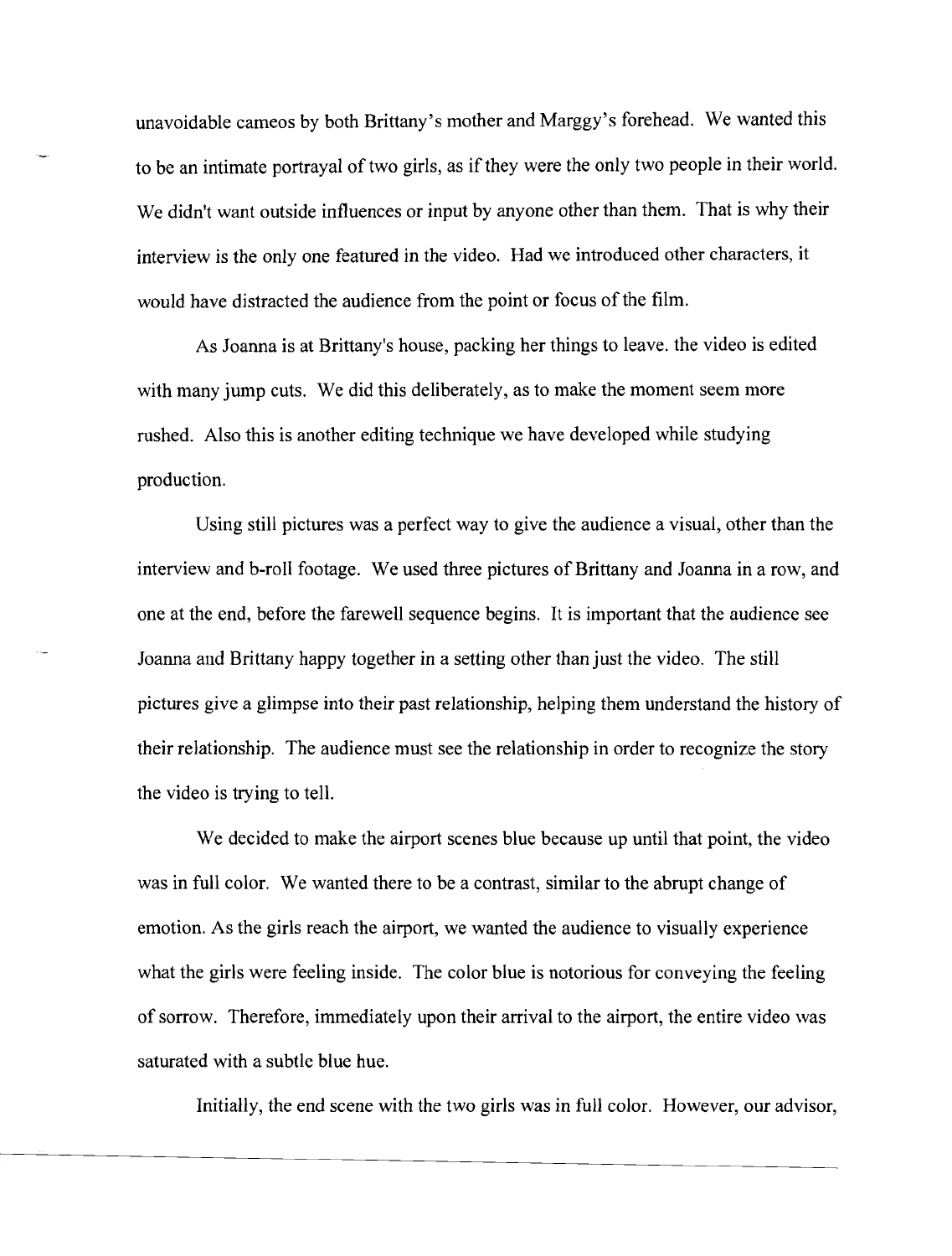Tim Pollard, brought up the fact that the video had been arranged chronologically, up until that point. Joanna had already gotten on the plane and he thought going back in time was confusing for the audience. We agreed. He suggested that we alter the end scene and make it black and white, as to suggest that the scene was a memory or to show the audience that we are going back in time. We thought that was a fantastic idea. It gave the video even more poignancy. There was Brittany, happily singing to her wife, but the audience knows that she won't truly get to experience that again, for four more months.

Music is commonly used to the detriment of many videos, but we made sure to use it as an aid, not a crutch. We learned that Brittany had written a song for Joanna ending with the words "marry me," so we thought that it would be perfect to use in the video. We featured the song in the farewell sequence, as Joanna packs up to leave for the airport. We thought it would make the ending that much more poignant. However, we didn't want the sequence to look like a music video. In our intermediate video class, we were taught to include some of the background noise in the scene while the song is playing. That is why you can still hear the sounds such as the bark of the dogs and the closing of the door.

Also, to prevent the "music video" effect, those scenes feature various sound bites from the interview. We didn't want the interview to be on camera, because we wanted the audience's attention to be focused on Joanna's departure. We did want to use those sound bites to help narrate the emotion of the scene, though. We decided it would be the most affective for the audience if the sound bites stopped as they made their way to the airport. So immediately as they start driving to the airport those sound bites drop out and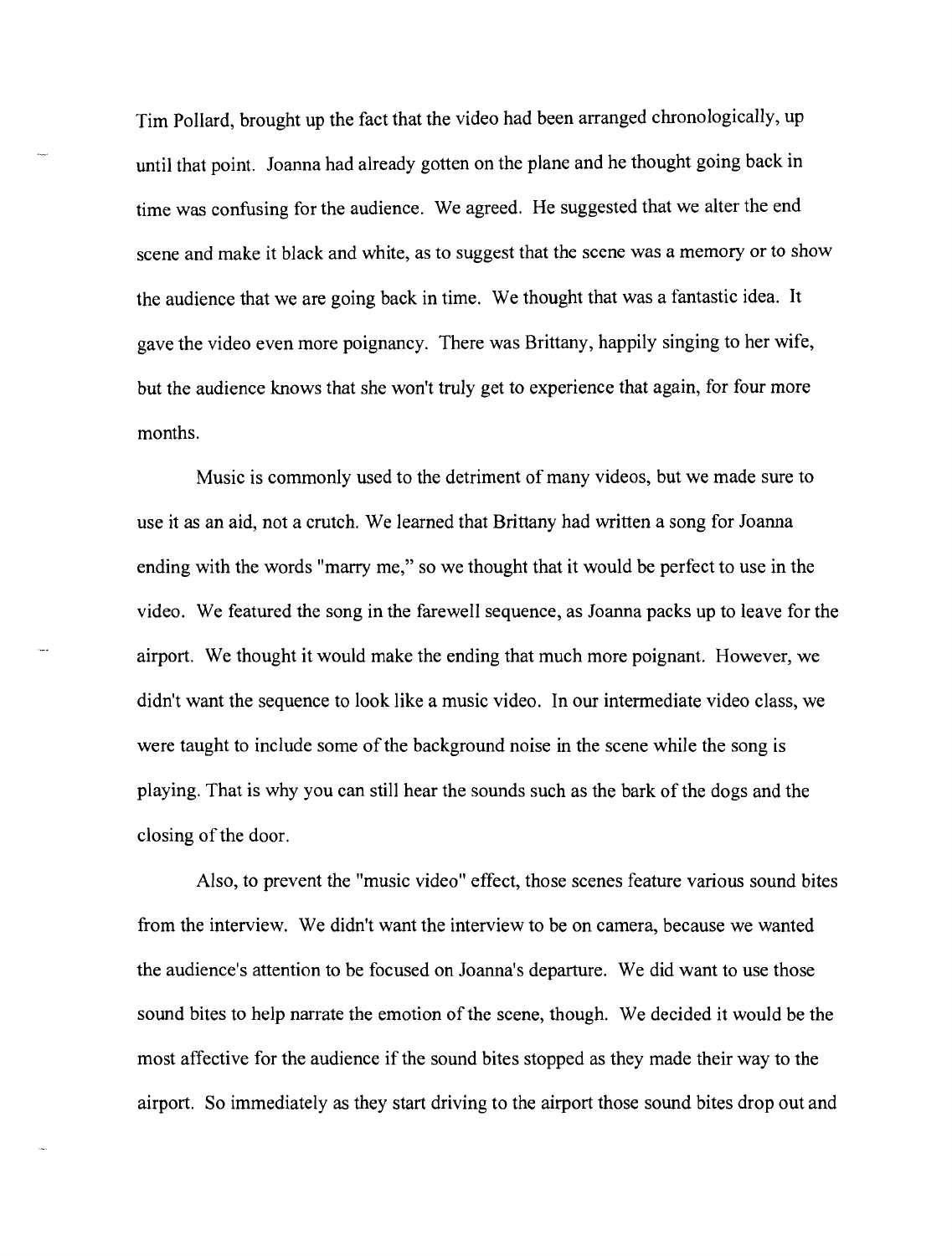the background noise is muted. All your attention is on the girls and on the lyrics of the song. Those lyrics are so telling and emotional. The music is front and center, taking the place of the sound bites, but continuing to narrate the story as if it were spoken dialogue. And as the last line of the song "marry me" plays, the audience sees Brittany's distraught face and a heartbreaking wave goodbye.

In fact, Brittany's music is featured thought the entirety of the video. We already knew that Brittany was a musician and thought this would be the perfect project to showcase her talent. We used the introductions to many of her prerecorded songs, save for the last song. For the closing sequence, we asked her to sing the song for us live, as we recorded her on camera. You can see that at the end of the video, she's singing her love song to Joanna.

The last segment of the video is the title screen that explains the details of the Defense of Marriage Act. We wanted this to be the final commentary on the video. Instead of inserting some kind of call to action, we wanted the audience to simply be aware of the injustices that exist within the laws of the United States. We thought it would be the final emotional blow of the whole video, after all the tears.

We did not want the film to be overly talky and we did not want to deluge the audience with statistics and information. We wanted the film to be simple and poignant. Our finished product represents a culmination of everything we've learned during our production option at Ball State.